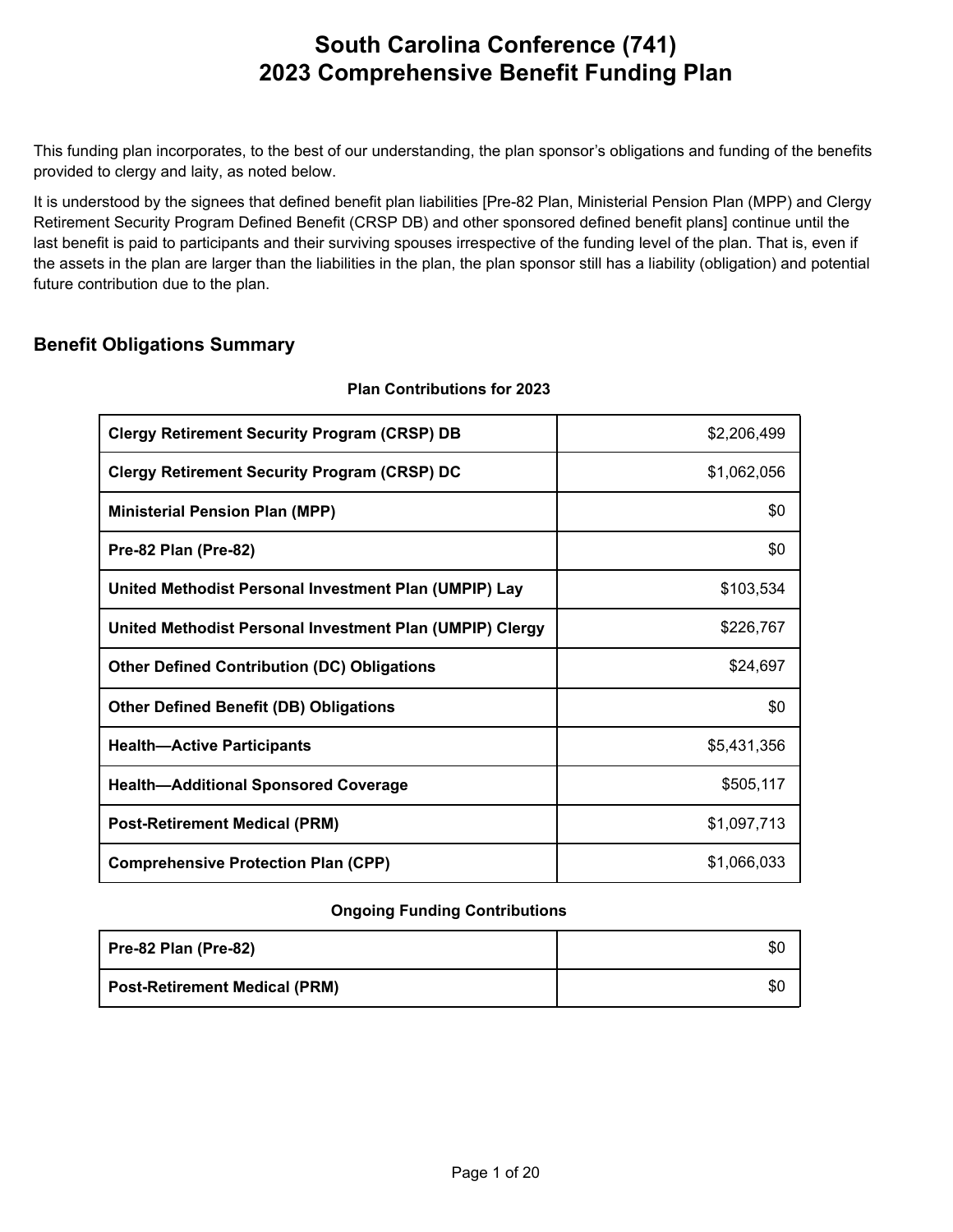Conference Benefit Officer (or equivalent) C Conference Treasurer **E.G. Westbury E.G. WestBury E.G. West** Conference Board of Pension Chair V Council on Finance and Administration Chair

| ≿hris Lollis          | 05/24/2022 |
|-----------------------|------------|
| .G. Westbury          | 05/24/2022 |
| /alerie Brooks-Madden | 06/01/2022 |

**wes**path **BENEFITS** | INVESTMENTS

Opinion on **South Carolina Conference 2023** Comprehensive Benefit Funding Plan

The funding plan meets the standards for a Pre-82 funding plan as established by Wespath Benefits and Investments and the favorable opinion requirements for a funding plan. Note: The statement above and any written opinion provided by Wespath do not imply any representation as to the ability or probability of the applicable plan sponsor to fulfill the obligations included in the funding plan.

Wespath Benefits and Investments

Wespath Benefits and Investments 1901 W Chestnut Ave Glenview, IL 60025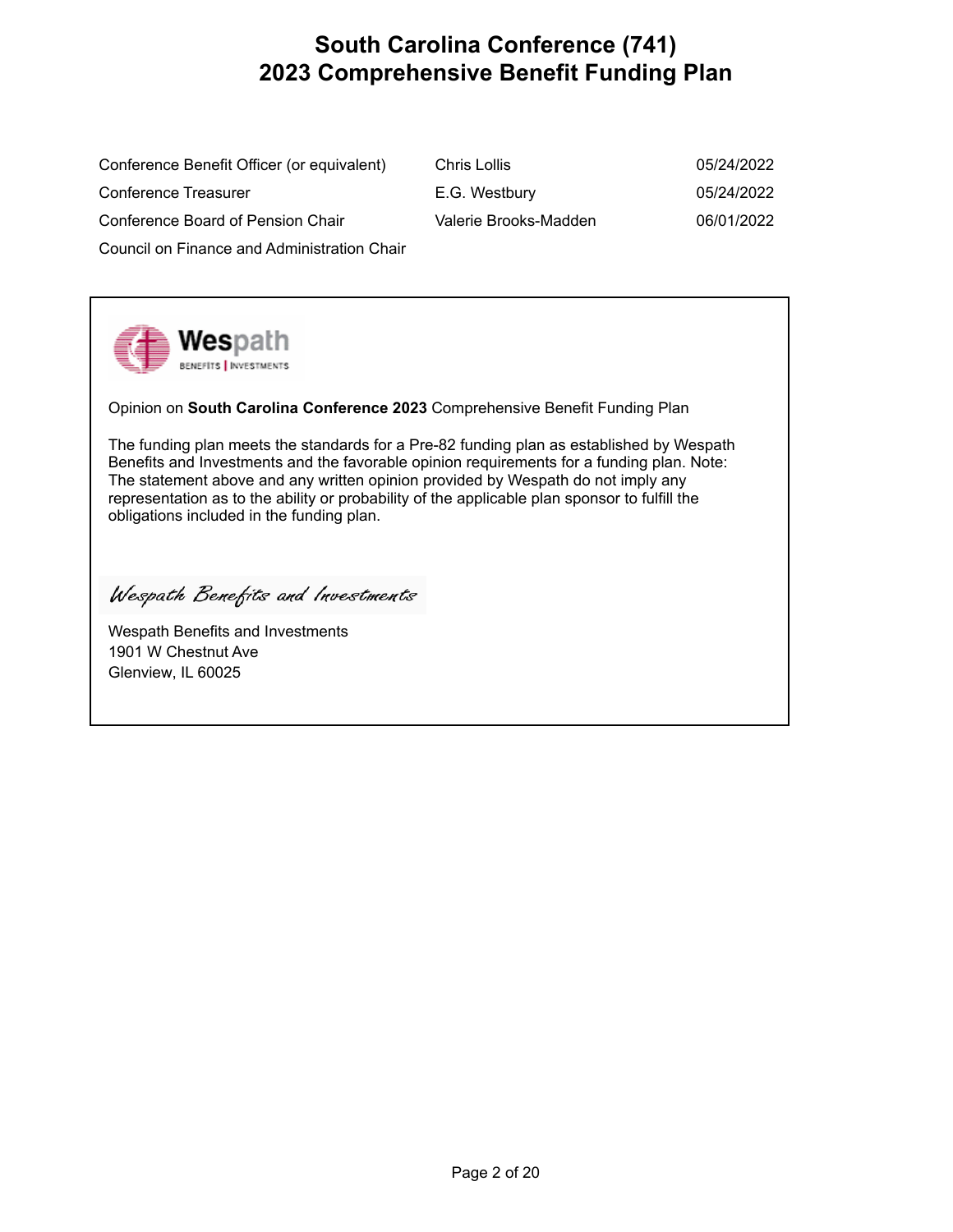### **Accounts**

| <b>Wespath Accounts</b>      |              | <b>Market Value</b><br>as of 12/31/2020 |              | <b>Market Value</b><br>as of 12/31/2021 |
|------------------------------|--------------|-----------------------------------------|--------------|-----------------------------------------|
| <b>DEPOSIT ACCOUNT</b>       |              | \$15,429,146                            | \$16,590,907 |                                         |
| Pre-82 designated assets     | \$0          | <b>Investment Objective</b>             |              | Intermediate-term                       |
| <b>PRM designated assets</b> | \$0          | <b>Actual Allocation</b>                | Equity       | 55.11%                                  |
|                              |              |                                         | Fixed        | 29.68%                                  |
|                              |              |                                         | Short-term   | 15.21%                                  |
| <b>HMEPACCOUNT</b>           |              | \$20,920,180                            |              | \$22,430,868                            |
| Pre-82 designated assets     | \$0          | <b>Investment Objective</b>             |              | Intermediate-term                       |
| <b>PRM designated assets</b> | \$0          | <b>Actual Allocation</b>                | Equity       | 53.52%                                  |
|                              |              |                                         | Fixed        | 28.82%                                  |
|                              |              |                                         | Short-term   | 17.66%                                  |
| \$<br>RETIREE HEALTH CARE    |              | \$24,716,935                            |              | \$27,171,978                            |
| Pre-82 designated assets     | \$0          | <b>Investment Objective</b>             |              | Intermediate-term                       |
| <b>PRM designated assets</b> | \$27,171,978 | <b>Actual Allocation</b>                | Equity       | 65.00%                                  |
|                              |              |                                         | Fixed        | 35.00%                                  |
|                              |              |                                         | Short-term   | 0.00%                                   |
| SOUTH CAROLINA SUPERANNUATE  |              | \$1,201,280                             |              | \$1,312,905                             |
| Pre-82 designated assets     | \$0          | <b>Investment Objective</b>             |              | Long-term                               |
| <b>PRM designated assets</b> | \$0          | <b>Actual Allocation</b>                | Equity       | 65.00%                                  |
|                              |              |                                         | Fixed        | 35.00%                                  |
|                              |              |                                         | Short-term   | 0.00%                                   |
|                              |              |                                         |              |                                         |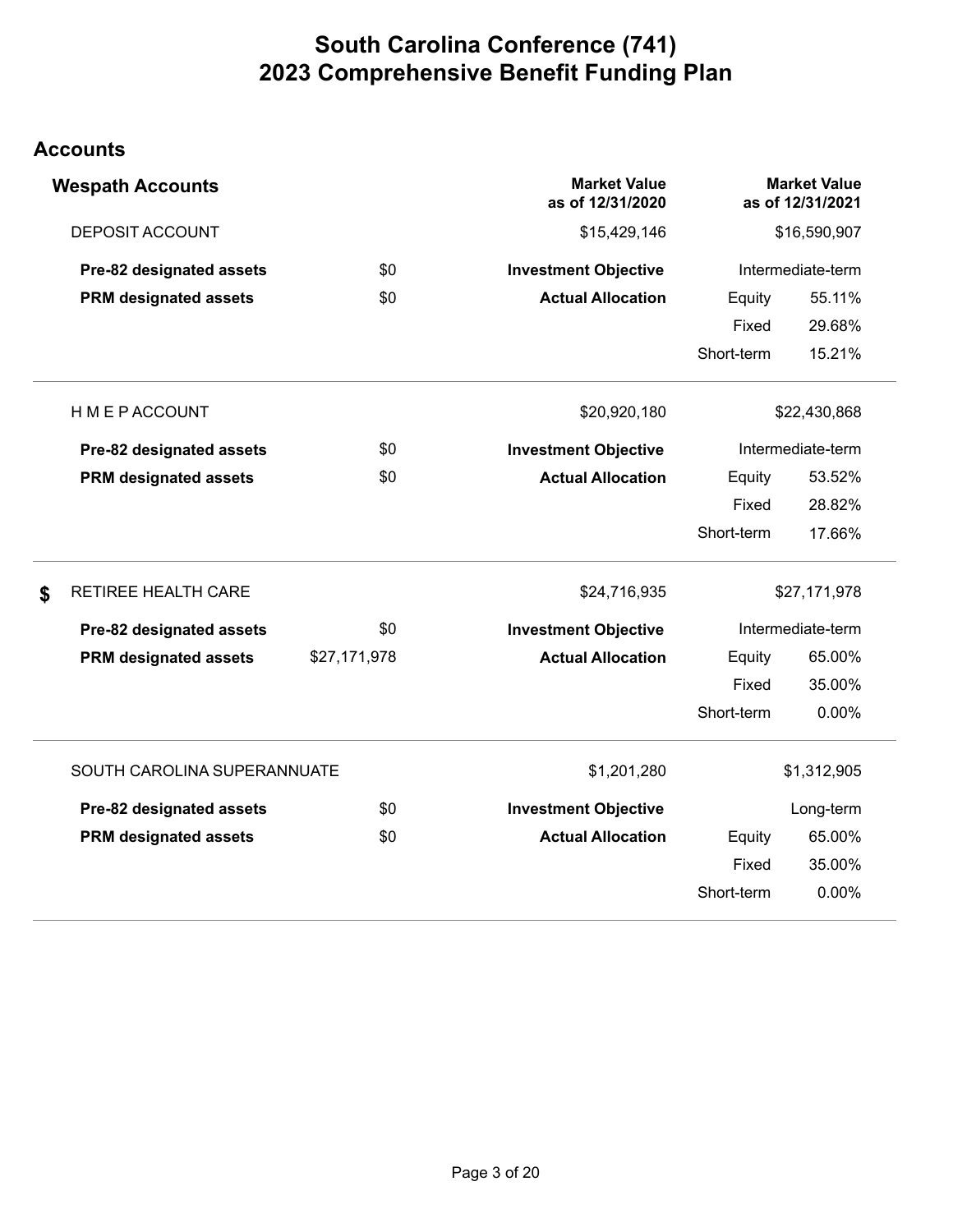| <b>Non-Wespath Accounts</b>      |     | <b>Market Value</b><br>as of 12/31/2020 |            | <b>Market Value</b><br>as of 12/31/2021 |
|----------------------------------|-----|-----------------------------------------|------------|-----------------------------------------|
| Health Insurance Conference Held |     | \$1,910,603                             |            | \$982,215                               |
| Pre-82 designated assets         | \$0 | <b>Investment Objective</b>             |            | Short-term                              |
| <b>PRM</b> designated assets     | \$0 | <b>Actual Allocation</b>                | Equity     | $0.00\%$                                |
|                                  |     |                                         | Fixed      | $0.00\%$                                |
|                                  |     |                                         | Short-term | 100.00%                                 |
| Pension Fund Conference Held     |     | \$833,564                               |            | \$475,108                               |
| Pre-82 designated assets         | \$0 | <b>Investment Objective</b>             |            | Short-term                              |
| <b>PRM designated assets</b>     | \$0 | <b>Actual Allocation</b>                | Equity     | $0.00\%$                                |
|                                  |     |                                         | Fixed      | $0.00\%$                                |
|                                  |     |                                         | Short-term | 100.00%                                 |
|                                  |     |                                         |            |                                         |

*A portion of this account has been designated as plan assets. The allocated amounts will be shown separately on the Allocation screen and will not be included in the Market Value for this account.*  **\$**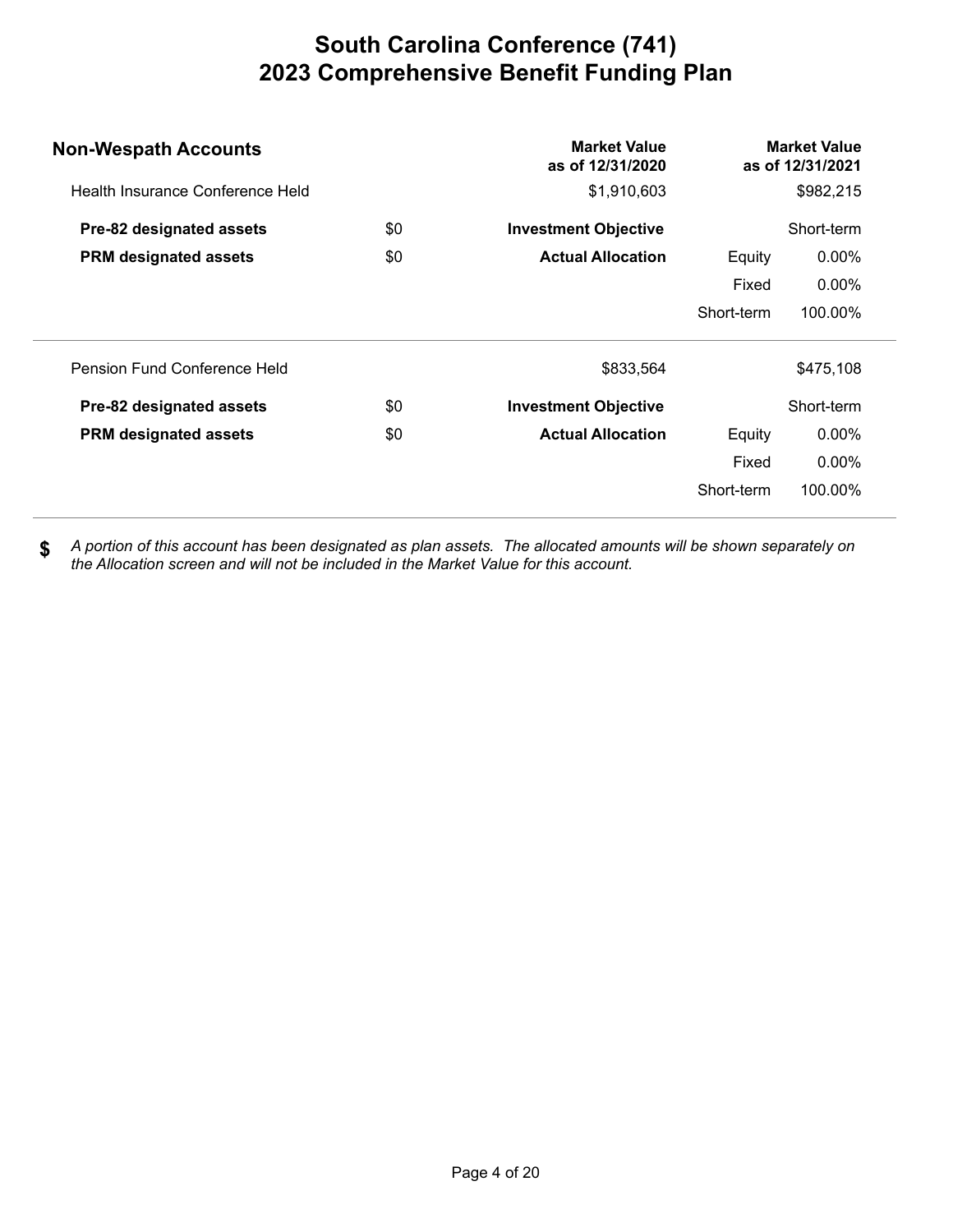### **Incoming Money**

| <b>Primary Sources</b> |                                  |           | <b>Estimated amount for 2023</b> |
|------------------------|----------------------------------|-----------|----------------------------------|
| Apportionments         |                                  |           | \$736,000                        |
|                        | <b>Annual Apportionment</b>      | \$800,000 |                                  |
|                        | x Expected Collection Percentage | 92.00%    |                                  |

Direct Billing

*Refer to the following '"Allocate Funding Sources" pages for actual amounts allocated from the above funding sources.*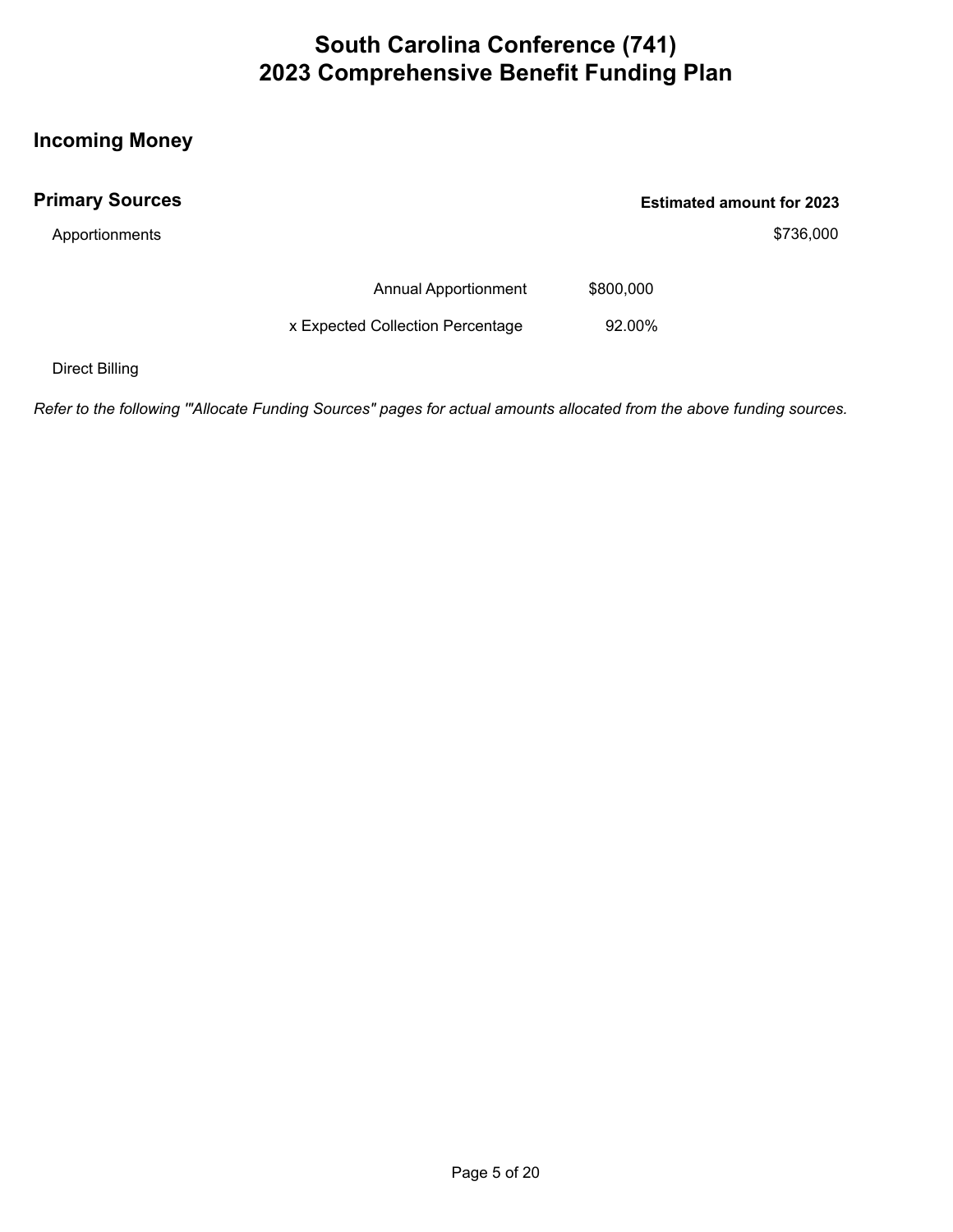### **Allocate Funding Sources to Benefit Obligations**

| <b>Funding Sources</b>                                |                        | <b>Deposit</b><br><b>Account</b> | <b>HMEP</b><br><b>Account</b> | <b>South Carolina</b><br>Superannuate | <b>Health</b>   | <b>Pension Fund</b><br>Insurance Conferd Conference Held |
|-------------------------------------------------------|------------------------|----------------------------------|-------------------------------|---------------------------------------|-----------------|----------------------------------------------------------|
| <b>Available Balance</b>                              |                        | \$16,590,907                     | \$22,430,868                  | \$1,312,905                           | \$982,215       | \$475,108                                                |
|                                                       | <b>Total Allocated</b> | \$0                              | \$505,117                     | $\frac{6}{5}$                         | $\overline{50}$ | $\overline{50}$                                          |
| <b>Remaining Balance</b>                              |                        | \$16,590,907                     | \$21,925,751                  | \$1,312,905                           | \$982,215       | \$475,108                                                |
| <b>Plan Contributions</b><br>for 2023                 |                        |                                  |                               |                                       |                 |                                                          |
| <b>CRSP DB</b>                                        | \$2,206,499            |                                  |                               |                                       |                 |                                                          |
| <b>CRSP DC</b>                                        | \$1,062,056            |                                  |                               |                                       |                 |                                                          |
| <b>MPP</b>                                            |                        |                                  |                               |                                       |                 |                                                          |
| Pre-82                                                |                        |                                  |                               |                                       |                 |                                                          |
| <b>UMPIP Lay</b>                                      | \$103,534              |                                  |                               |                                       |                 |                                                          |
| <b>UMPIP Clergy</b>                                   | \$226,767              |                                  |                               |                                       |                 |                                                          |
| <b>Conference Lay Employ</b><br>ee Death & Disability | \$16,638               |                                  |                               |                                       |                 |                                                          |
| Death Benefits for Pre B<br>PP Retired Lay Employe    | \$8,059                |                                  |                               |                                       |                 |                                                          |
| <b>Health Active</b>                                  | \$5,431,356            |                                  |                               |                                       |                 |                                                          |
| <b>Health Additional</b>                              | \$505,117              |                                  | \$505,117                     |                                       |                 |                                                          |
| <b>Post-Retirement Medical</b>                        | \$1,097,713            |                                  |                               |                                       |                 |                                                          |
| CPP                                                   | \$1,066,033            |                                  |                               |                                       |                 |                                                          |
| <b>Ongoing Funding</b><br><b>Contributions</b>        |                        |                                  |                               |                                       |                 |                                                          |
| $Pre-82$                                              |                        |                                  |                               |                                       |                 |                                                          |
| <b>Post-Retirement Medical</b>                        | $\frac{6}{3}$          |                                  |                               |                                       |                 |                                                          |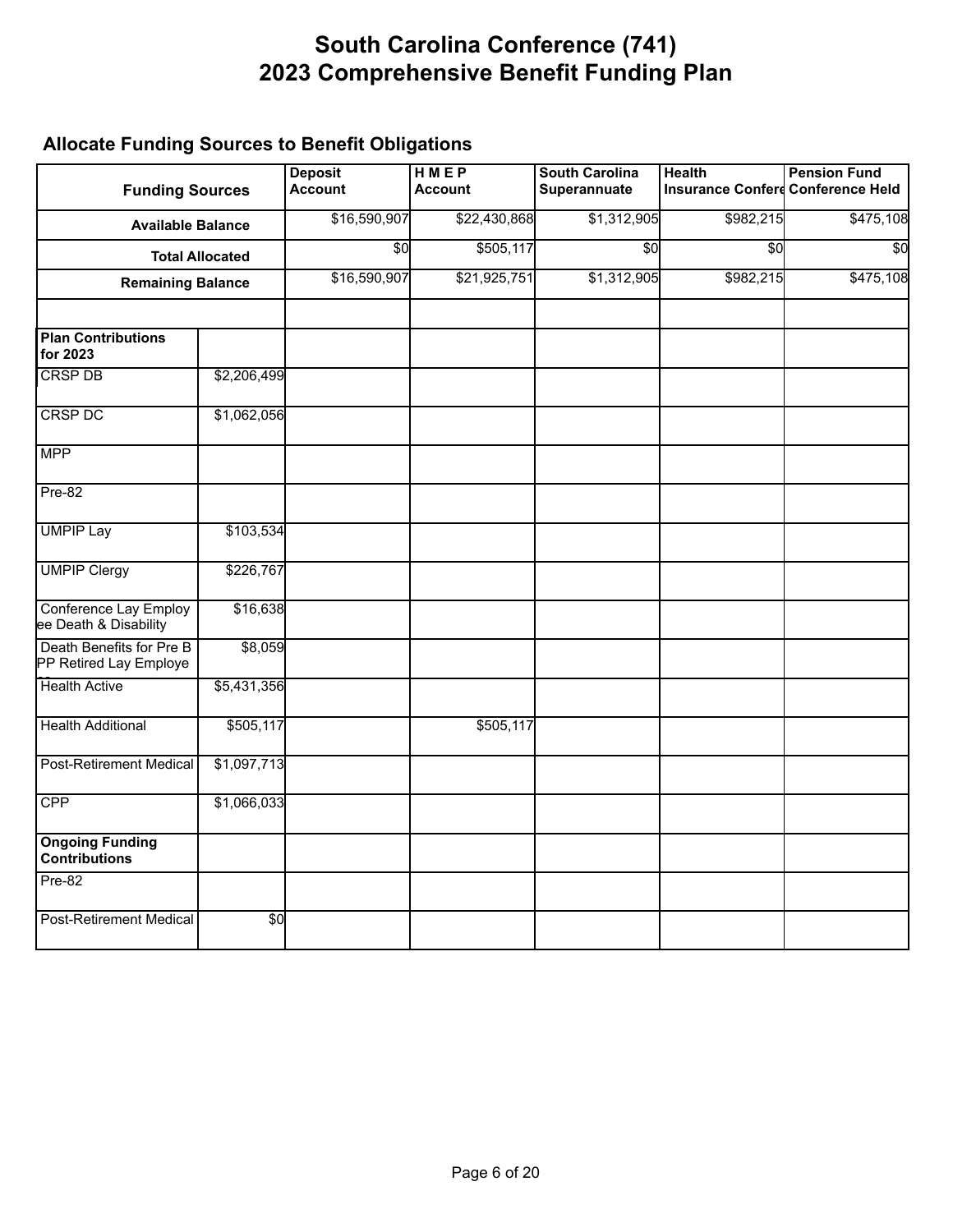### **Allocate Funding Sources to Benefit Obligations**

| <b>Funding Sources</b>                                |                        | <b>Apportionments</b> | <b>Direct</b><br><b>Billing</b> | $Pre-82$<br><b>Surplus</b> | Prm In-Plan &<br><b>Outside Assets</b> |
|-------------------------------------------------------|------------------------|-----------------------|---------------------------------|----------------------------|----------------------------------------|
| <b>Available Balance</b>                              |                        | \$736,000             |                                 | \$33,291,433               | \$27,171,978                           |
|                                                       | <b>Total Allocated</b> | \$736,000             | \$10,120,942                    | \$0                        | \$361,713                              |
| <b>Remaining Balance</b>                              |                        | \$0                   |                                 | \$33,291,433               | \$26,810,265                           |
| <b>Plan Contributions</b><br>for 2023                 |                        |                       |                                 |                            |                                        |
| <b>CRSP DB</b>                                        | \$2,206,499            |                       | \$2,206,499                     |                            |                                        |
| <b>CRSP DC</b>                                        | \$1,062,056            |                       | \$1,062,056                     |                            |                                        |
| <b>MPP</b>                                            |                        |                       |                                 |                            |                                        |
| $Pre-82$                                              |                        |                       |                                 |                            |                                        |
| <b>UMPIP Lay</b>                                      | \$103,534              |                       | \$103,534                       |                            |                                        |
| <b>UMPIP Clergy</b>                                   | \$226,767              |                       | \$226,767                       |                            |                                        |
| <b>Conference Lay Employ</b><br>ee Death & Disability | \$16,638               |                       | \$16,638                        |                            |                                        |
| Death Benefits for Pre B<br>PP Retired Lay Employe    | \$8,059                |                       | \$8,059                         |                            |                                        |
| <b>Health Active</b>                                  | \$5,431,356            |                       | \$5,431,356                     |                            |                                        |
| <b>Health Additional</b>                              | \$505,117              |                       |                                 |                            |                                        |
| <b>Post-Retirement Medical</b>                        | \$1,097,713            | \$736,000             |                                 |                            | \$361,713                              |
| <b>CPP</b>                                            | \$1,066,033            |                       | \$1,066,033                     |                            |                                        |
| <b>Ongoing Funding</b><br>Contributions               |                        |                       |                                 |                            |                                        |
| $Pre-82$                                              |                        |                       |                                 |                            |                                        |
| <b>Post-Retirement Medical</b>                        | \$0                    |                       |                                 |                            |                                        |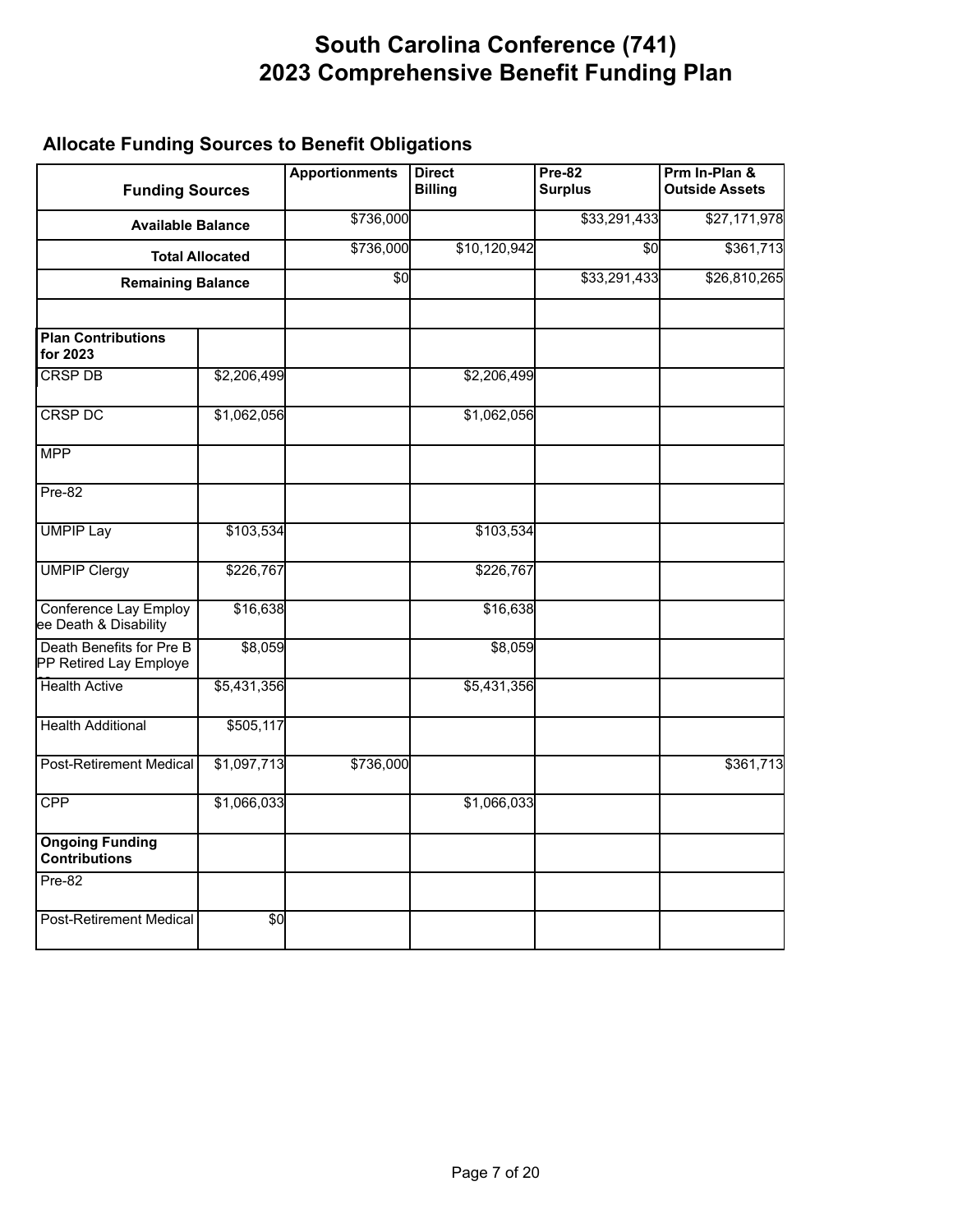| <b>Plan Contributions for 2023</b>                   |             | <b>Funding Needed</b> |
|------------------------------------------------------|-------------|-----------------------|
| CRSP DB                                              | \$2,206,499 | \$0                   |
| CRSP DC                                              | \$1,062,056 | \$0                   |
| <b>MPP</b>                                           |             | \$0                   |
| Pre-82                                               |             | \$0                   |
| <b>UMPIP Lay</b>                                     | \$103,534   | \$0                   |
| <b>UMPIP Clergy</b>                                  | \$226,767   | \$0                   |
| Conference Lay Employee Death & Disability           | \$16,638    | \$0                   |
| Death Benefits for Pre BPP Retired Lay<br>Employees. | \$8,059     | \$0                   |
| <b>Health Active</b>                                 | \$5,431,356 | \$0                   |
| <b>Health Additional</b>                             | \$505,117   | \$0                   |
| <b>Post-Retirement Medical</b>                       | \$1,097,713 | \$0                   |
| <b>CPP</b>                                           | \$1,066,033 | \$0                   |

| <b>Ongoing Funding Contribution</b><br>for 2023 |     | <b>Funding Needed</b> |
|-------------------------------------------------|-----|-----------------------|
| Pre-82                                          |     |                       |
| <b>Post-Retirement Medical</b>                  | \$0 | \$0                   |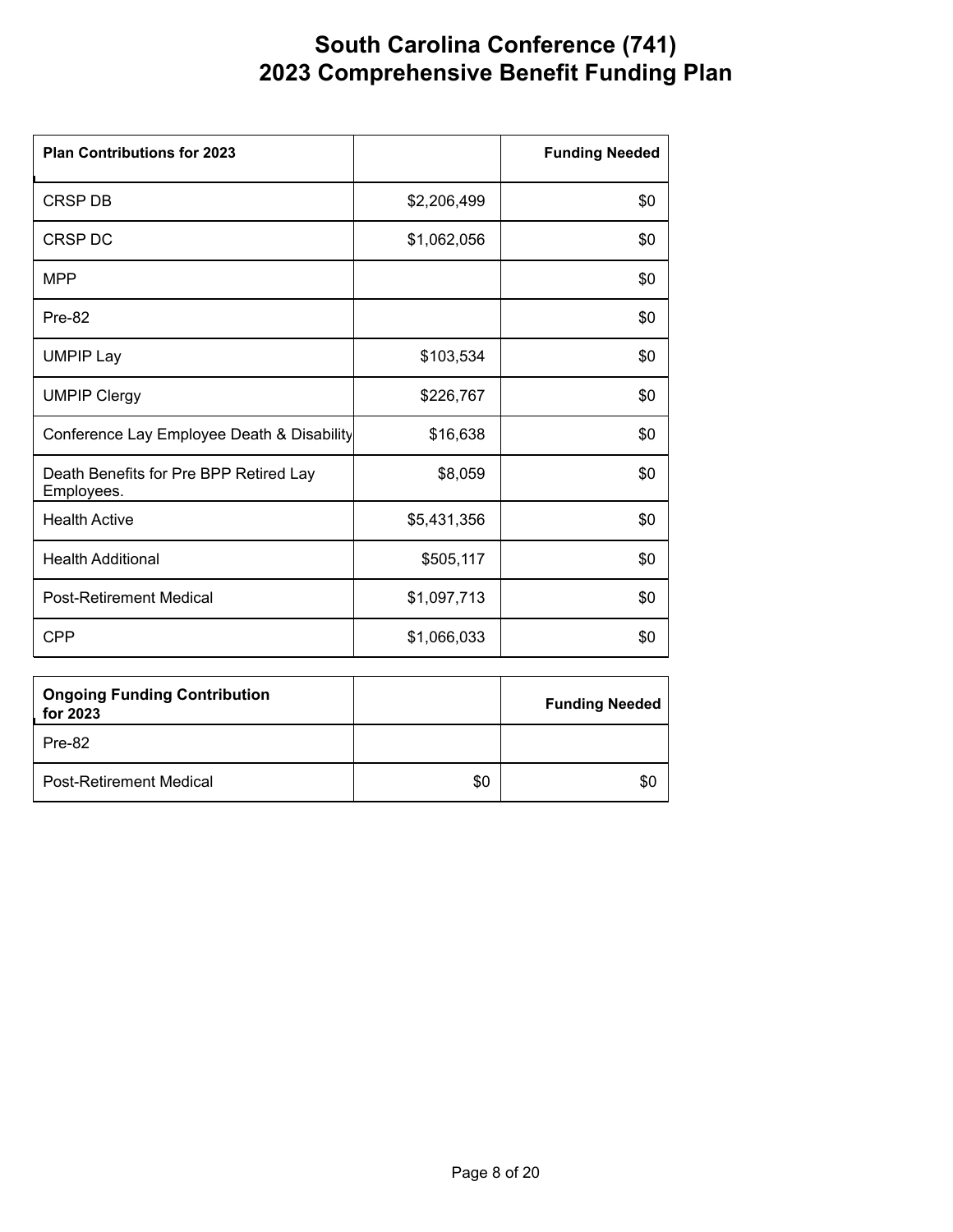### **Clergy Retirement Security Program (CRSP)**

**Plan Overview**: The Clergy Retirement Security Program (CRSP) is an Internal Revenue Code section 403(b) retirement program providing lifetime income and account flexibility designed for those who serve as clergy of The United Methodist Church. The plan is designed to provide participants with one portion of their overall retirement benefits. CRSP replaced the Ministerial Pension Plan (MPP) effective January 1, 2007.

CRSP consists of two components:

- · A defined benefit (DB) plan--provides a monthly benefit at retirement based upon years of credited service to the Church
- · A defined contribution (DC) plan--provides a retirement account balance established and funded by the annual conferences

|                                               | <b>Final</b> |
|-----------------------------------------------|--------------|
| <b>Eligibility requirement</b>                | 100%         |
| <b>Conference Full Time Equivalents (FTE)</b> | 432.00       |
| <b>CRSP Defined Benefit (DB)</b>              |              |
| Required contribution for 2023                | \$2,206,499  |
| <b>CRSP Defined Contribution (DC)</b>         |              |
| Expected average future annual increases      | 1.50%        |
| Estimated contribution for 2023               | \$1,062,056  |

#### **Elections and Estimates**

#### **Rationale for each change**

Estimated 2023 contribution reduced to reflect current census. Expected annual increases reduced to 1.5% due to churches reducing service time from full-time to less than full-time.

#### **CRSP DB Denominational Information as of 1/1/2021**

| Total plan liability                | \$(2, 134, 736, 431) |
|-------------------------------------|----------------------|
| Total plan assets                   | \$2,520,654,197      |
| Total plan funded status            | \$385,917,766        |
| Total plan funded ratio             | 118%                 |
| Plan sponsor's liability percentage | 2.7565%              |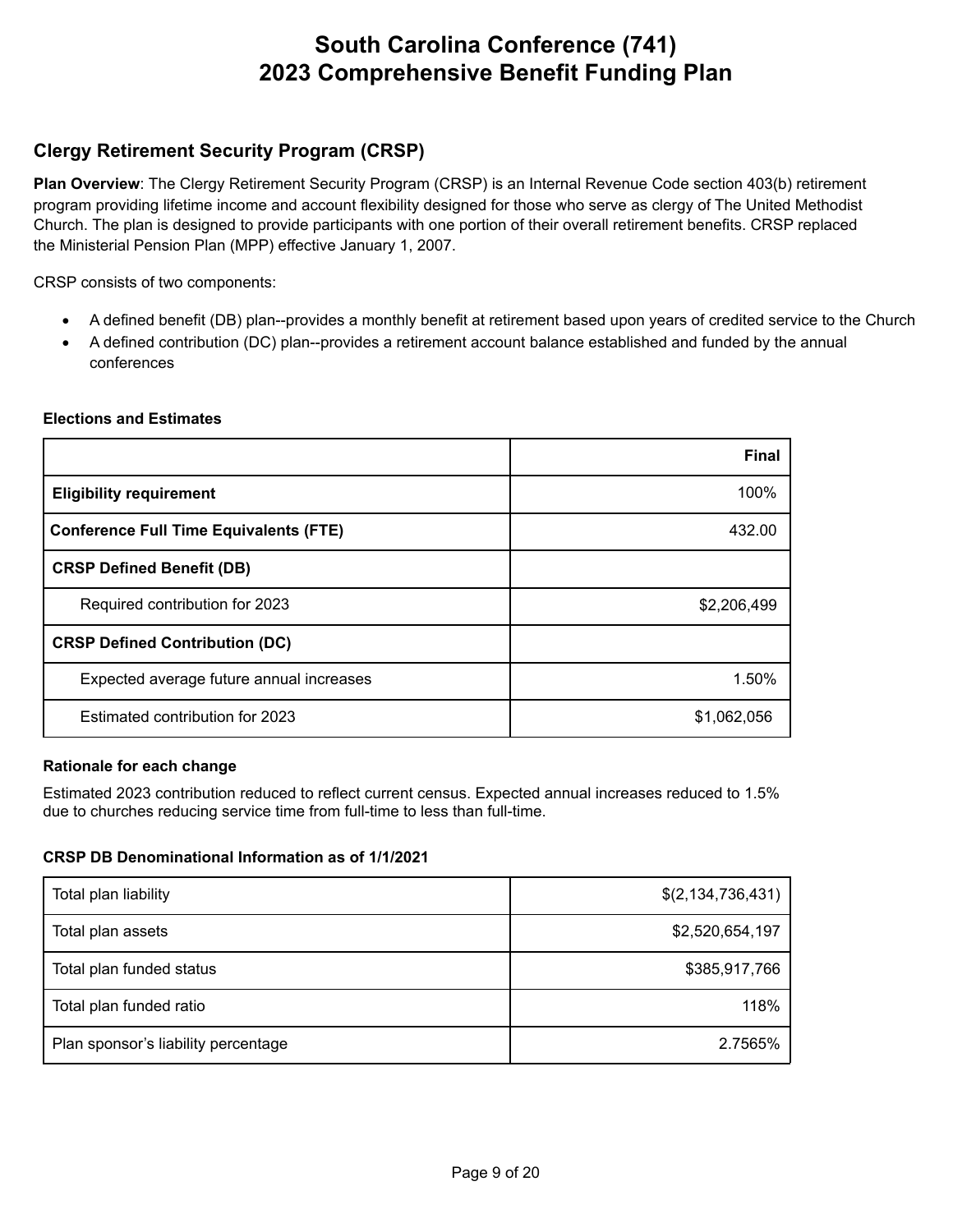#### **Key Actuarial Assumptions Used in CRSP DB Cost Calculations**

| Discount rate                                              | 7.00%                                                    |
|------------------------------------------------------------|----------------------------------------------------------|
| Future Denominational Average Compensation (DAC) increases | 2.00%                                                    |
| COLA increases for actives                                 | 2.00%                                                    |
| Mortality                                                  | Pri-2012 TQ Adj, generational<br>projection using MP2020 |

*Calculated values are based upon the assumptions and methods documented in the actuarial valuation report issued in September, 2021.*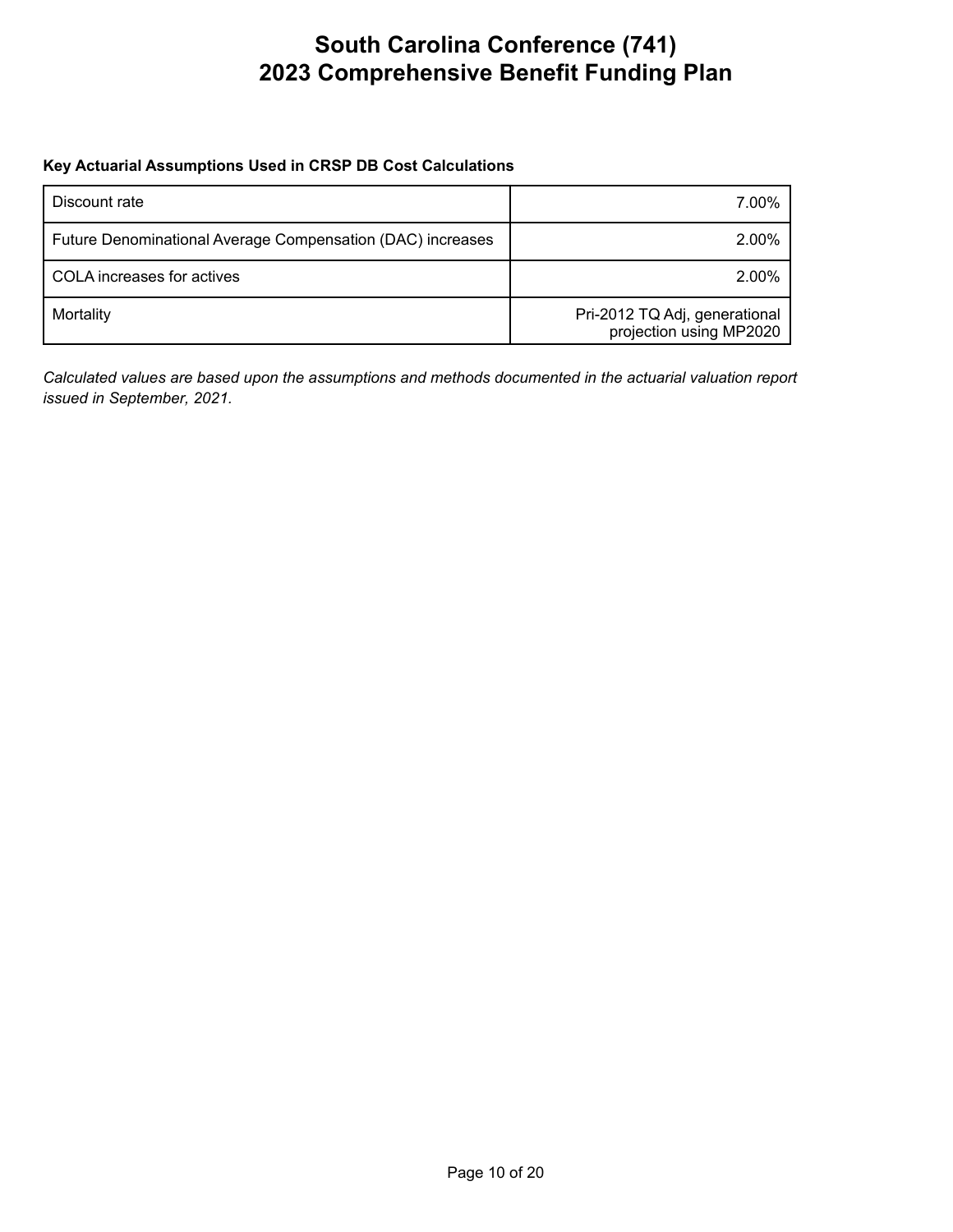### **Ministerial Pension Plan (MPP)**

**Plan Overview**: Supplement Three to the Clergy Retirement Security Program (CRSP), also known as the Ministerial Pension Plan (MPP) provides clergy with a pension benefit for their years of ministry with The United Methodist Church from 1982 through 2006. MPP is an Internal Revenue Code section 403(b) retirement plan. MPP requires that exactly 65% of the account balance must be annuitized when it is to be distributed. The remainder may be rolled over to UMPIP, another qualified plan or an IRA, or paid in a lump sum.

#### **Elections and Estimates**

|                                 | Final |
|---------------------------------|-------|
| Required contributions for 2023 | -SO   |

#### **MPP Denominational Annuities Information as of 1/1/2021**

| Total MPP annuities liability       | \$(3,630,817,808) |
|-------------------------------------|-------------------|
| Total plan assets                   | \$4,439,554,422   |
| Total plan funded status            | \$808,736,614     |
| Total plan funded ratio             | 122%              |
| Plan sponsor's liability percentage | 2.5146%           |

#### **Future MPP Denominational Annuitants Information as of 1/1/2021**

| $\,$ Total participant account balances $\,$ | \$3,437,346,240 |
|----------------------------------------------|-----------------|
| Plan sponsor's participant account balances  | \$96,541,235    |

#### **Key Actuarial Assumptions Used in MPP Annuities Cost Calculations**

| Discount rate            | 6.25%                                                    |
|--------------------------|----------------------------------------------------------|
| <b>Benefit increases</b> | Based on increases selected by<br>participant            |
| Mortality                | Pri-2012 TQ Adj, generational<br>projection using MP2020 |

*Calculated values are based upon the assumptions and methods documented in the actuarial valuation report issued in September, 2021.*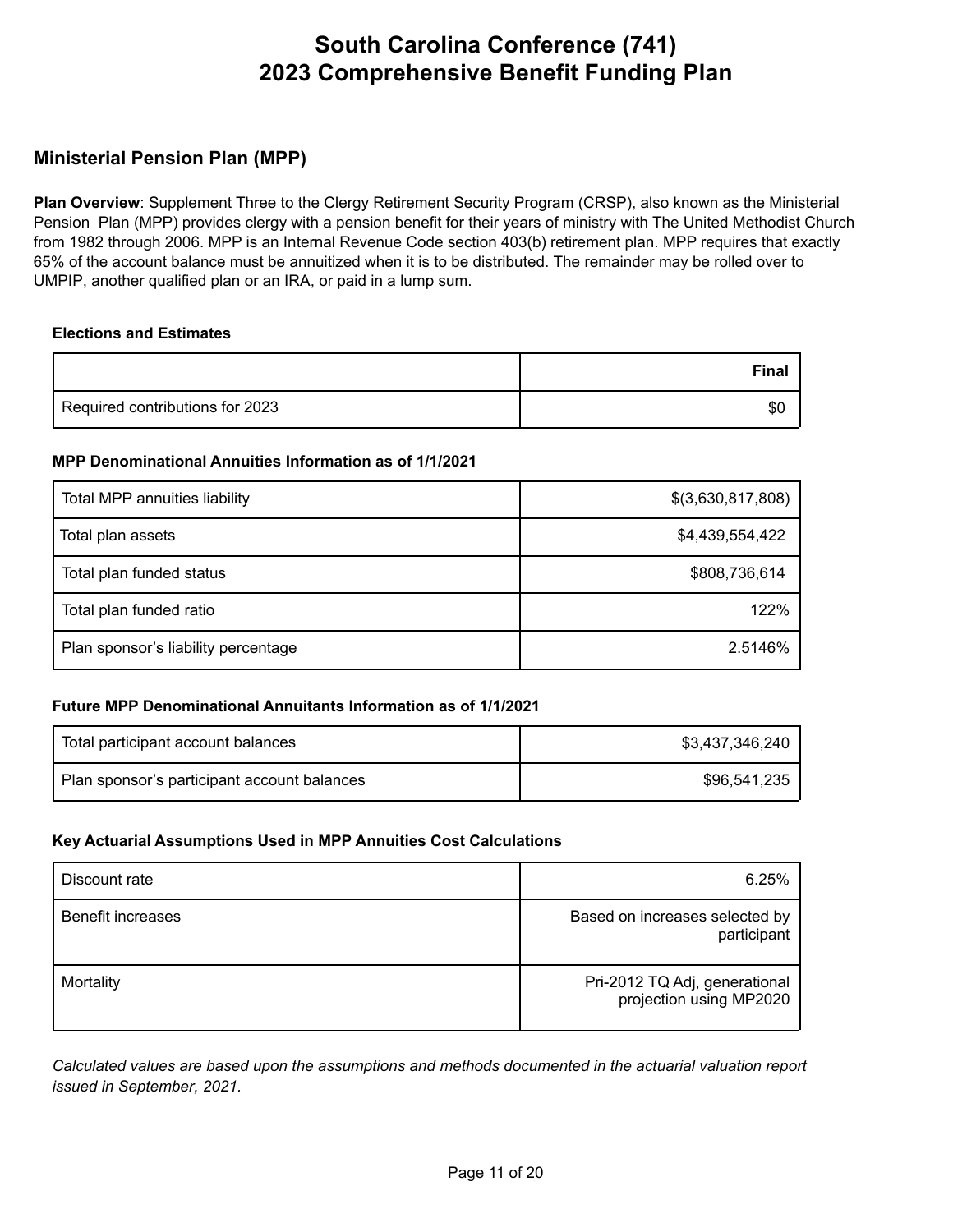### **Pre-82 Plan (Pre-82)**

**Plan Overview:** Supplement One to the Clergy Retirement Security Program (CRSP), also known as the Pre-82 Plan, provides clergy with a pension benefit for their years of ministry with The United Methodist Church prior to 1982. The Pre-82 Plan was replaced by MPP effective January 1, 1982. If a clergyperson retires within the conference (and does not terminate), the minimum benefit payable is based on two factors:

- 1) Years of service with pension credit--approved by each conference on the recommendation of the Conference Board of Pensions (CBOP) in accordance with plan provisions and The Book of Discipline.
- 2) The conference pension rate (past service rate)--the dollar amount chosen by the conference as the amount payable for each approved year of service with pension credit (may change from year to year).

The number of years of service with pension credit is multiplied by the PSR, and the product is the minimum annual benefit payable to those clergy eligible for Pre-82 Plan benefits. In certain situations, the benefit received from the Pre-82 plan may vary based on the applicability of what is referred to as Defined Benefit Service Money (DBSM), which is the defined contribution feature of the Pre-1982 Plan. At the time that a participant retires, the DBSM account is converted to a life-based benefit. At that point, the clergy's benefit is the greater of the PSR benefit or DBSM benefit. If the conference increases the PSR, the clergy's benefit is recalculated; however the DBSM-based benefit does not change.

|                                                        | <b>Final</b> |
|--------------------------------------------------------|--------------|
| Past Service Rate (PSR)                                | 863          |
| Estimated PSR cost-of-living increase                  | 2.00%        |
| <b>Contingent Annuitant Percentage (CA%)</b>           | 75 %         |
| Discount rate                                          | 5.5000%      |
| Minimum contribution for 2023                          | \$0          |
| Advanced funding contribution for 2023 payable in 2022 | \$0          |

#### **Elections and Estimates**

#### **Funding Plan Contribution**

| Funding plan liability as of 1/1/2021          | \$(48,228,175) |
|------------------------------------------------|----------------|
| Total of in-plan and outside assets            | \$75,267,051   |
| <b>Funded status</b>                           | \$27,038,876   |
| Funded ratio                                   | 156%           |
| Funded status projection as of 12/31/2022      | \$30,094,945   |
| Proposed ongoing funding contribution for 2023 | \$C            |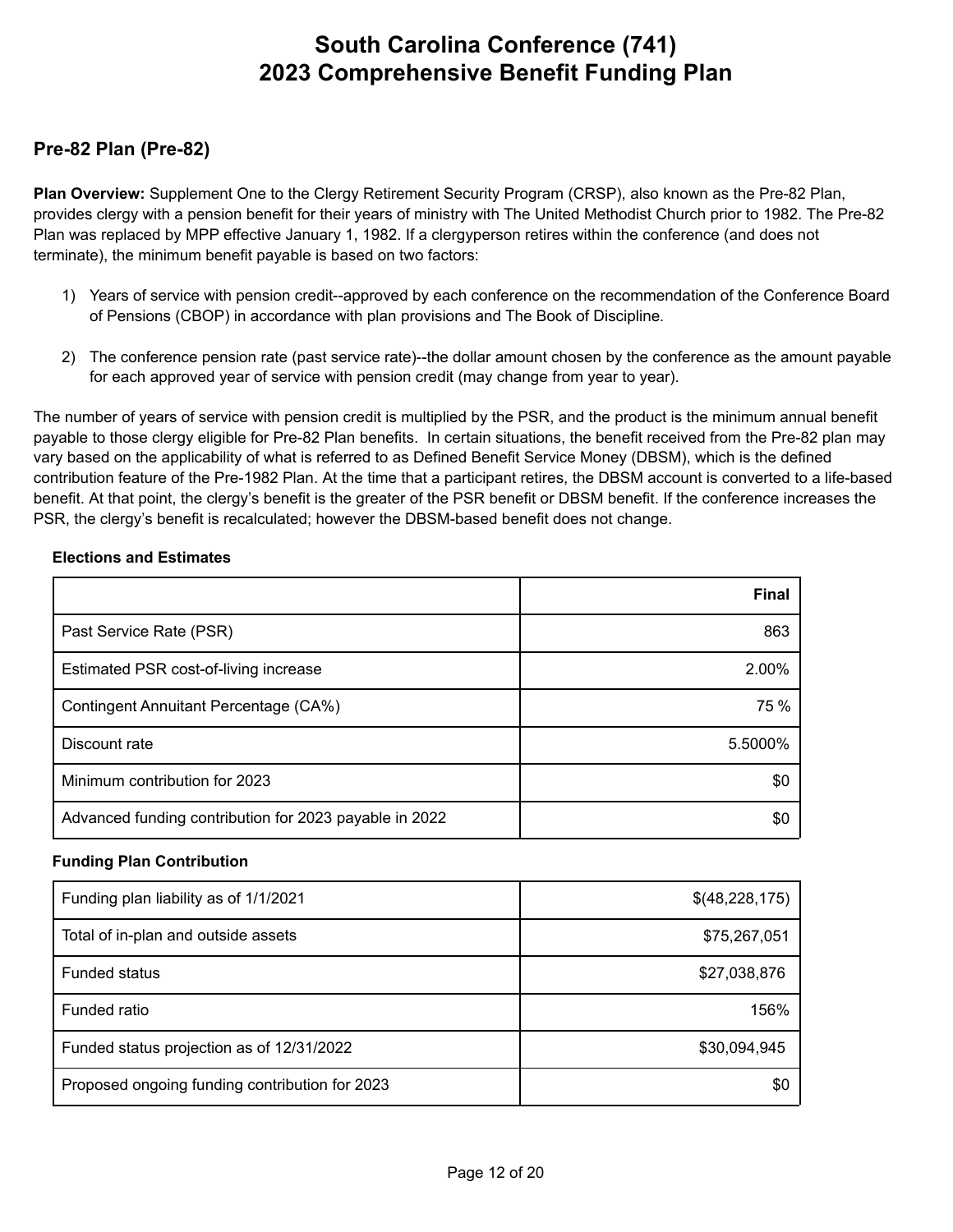#### **Pre-82 Denominational information as of 1/1/2021**

| Total plan liability     | \$(1,773,713,538) |
|--------------------------|-------------------|
| Total plan assets        | \$1,977,157,868   |
| Total plan funded status | \$203,444,330     |
| Total plan funded ratio  | 111%              |

*Calculated values are based upon the assumptions and methods documented in the actuarial valuation report issued in September, 2021.*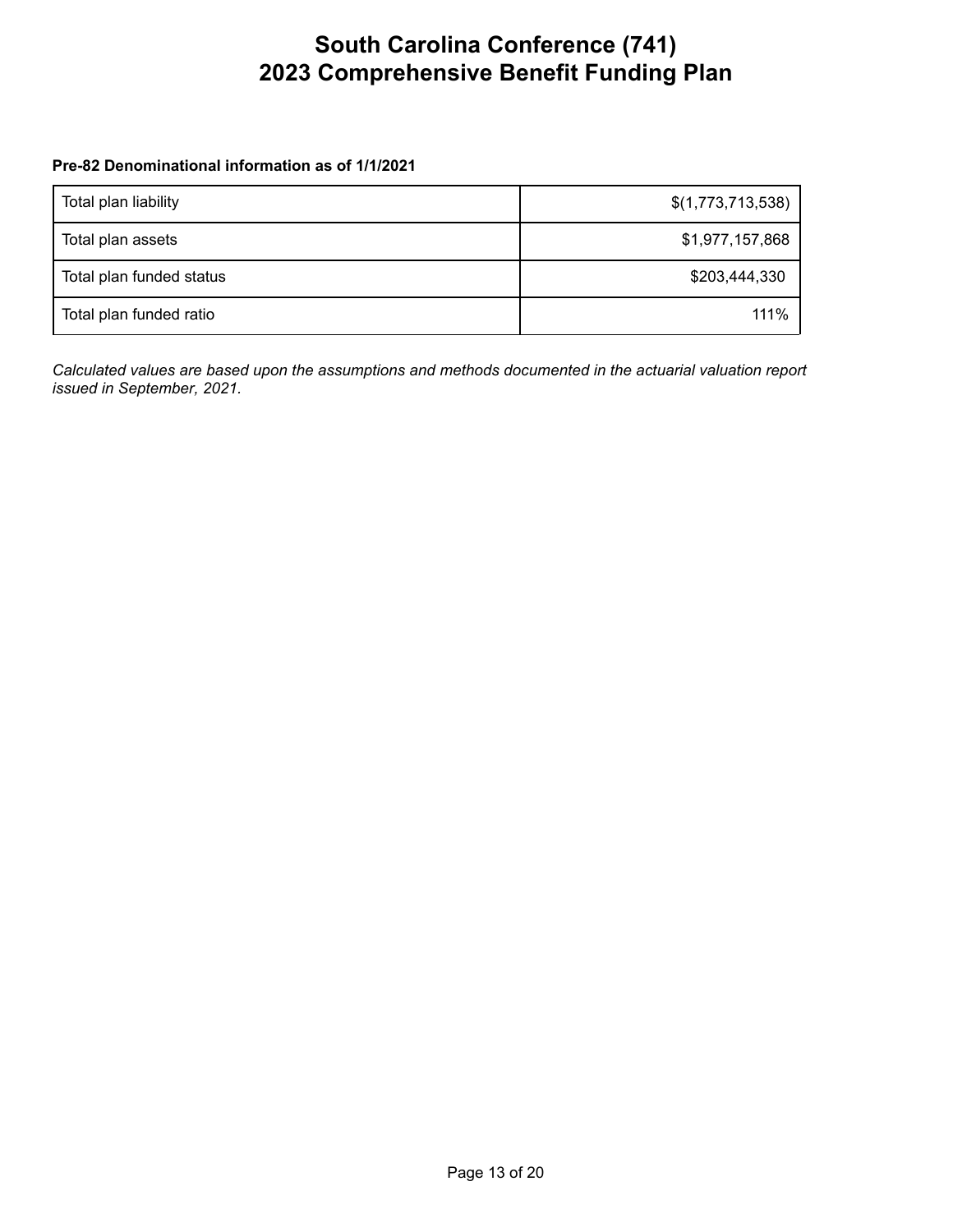### **Health—Active Participants**

#### **Elections and Estimates**

|                                              | Final                    |
|----------------------------------------------|--------------------------|
| Health plan offered to actives               | Self-Funded - HealthFlex |
| Actual annual plan benefit cost paid in 2021 | \$4,943,650              |
| Budgeted annual plan benefit cost for 2022   | \$5,121,600              |
| Projected annual plan benefit cost for 2023  | \$5,431,356              |
| Expected average future annual increases     | 8.00%                    |

#### **Rationale for each change**

Projected 2023 figures from HealthFlex 2023 rate sheet. The rate increase reflects expected future rate increases.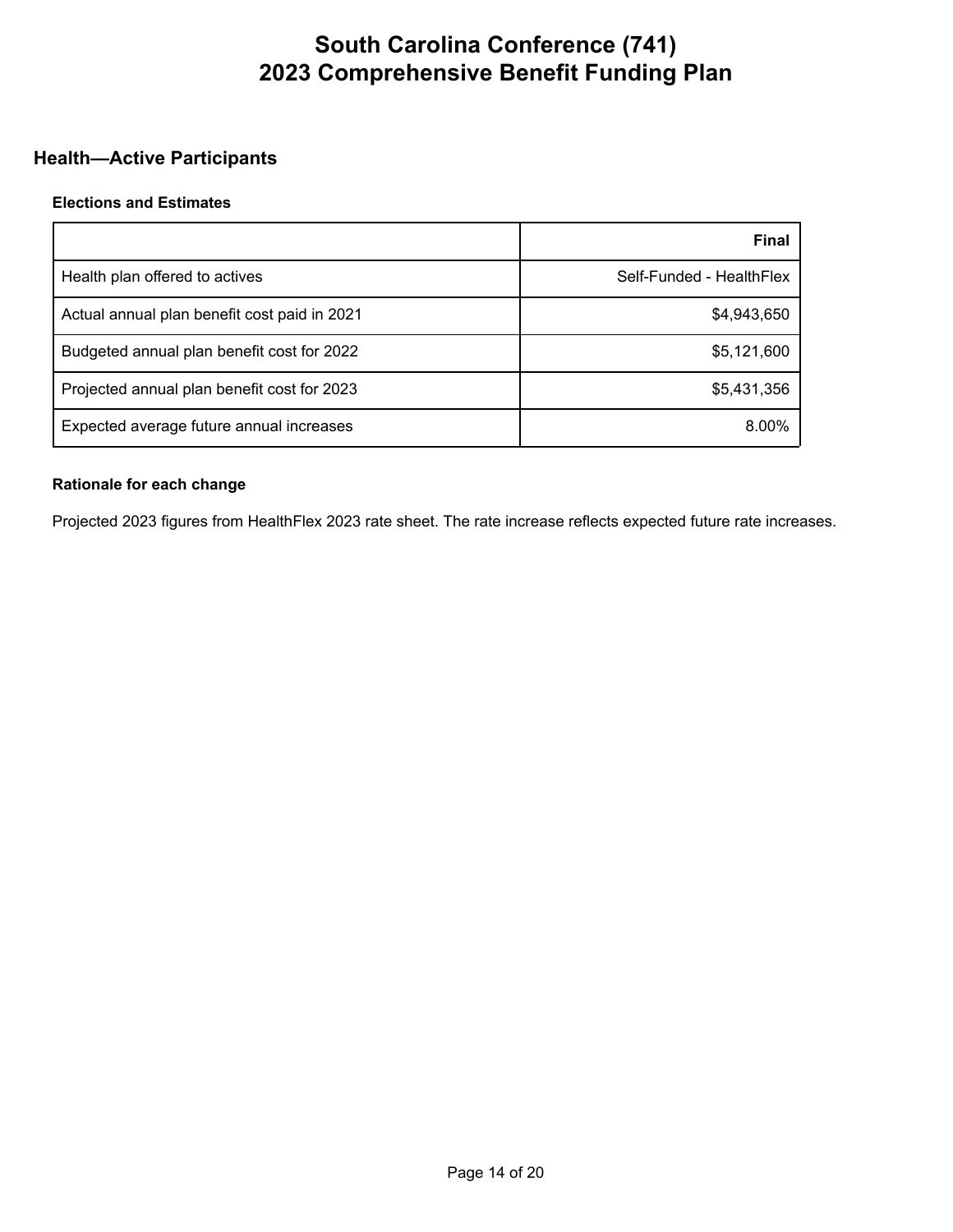### **Health—Additional Sponsored Coverage**

Categories of participants who are provided health benefit coverage during periods of non-employment. Without plan sponsor-funded premiums, these participants would not be provided coverage or benefits.



**X** Clergy or lay on disability (including pending disability)

**X** Surviving spouses or children of deceased active participants

#### **Coverage Obligations**

| <b>Covered Category</b>                                          | <b>Estimated obligation</b><br>as of 12/31/2020 | <b>Estimated obligation</b><br>as of 12/31/2021 |
|------------------------------------------------------------------|-------------------------------------------------|-------------------------------------------------|
| Clergy or lay on disability (including pending<br>disability)    | \$159,588                                       | \$466,368                                       |
| Surviving spouses or children of deceased active<br>participants | \$125,166                                       | \$61,072                                        |
| <b>Total</b>                                                     | \$284,754                                       | \$527,440                                       |

#### **Annual cost calculation**

*The following calculations are not a present value of future costs.*

| Total estimated obligation as of 12/31/2021   |   | \$527,440 |
|-----------------------------------------------|---|-----------|
| Average number of years of remaining coverage | ÷ | 1.2179    |
| Estimated annual cost as of 12/31/2021        |   | \$433,056 |
| Expected average future annual increases      | х | 8.00%     |
| Projected annual cost as of 12/31/2023        |   | \$505.117 |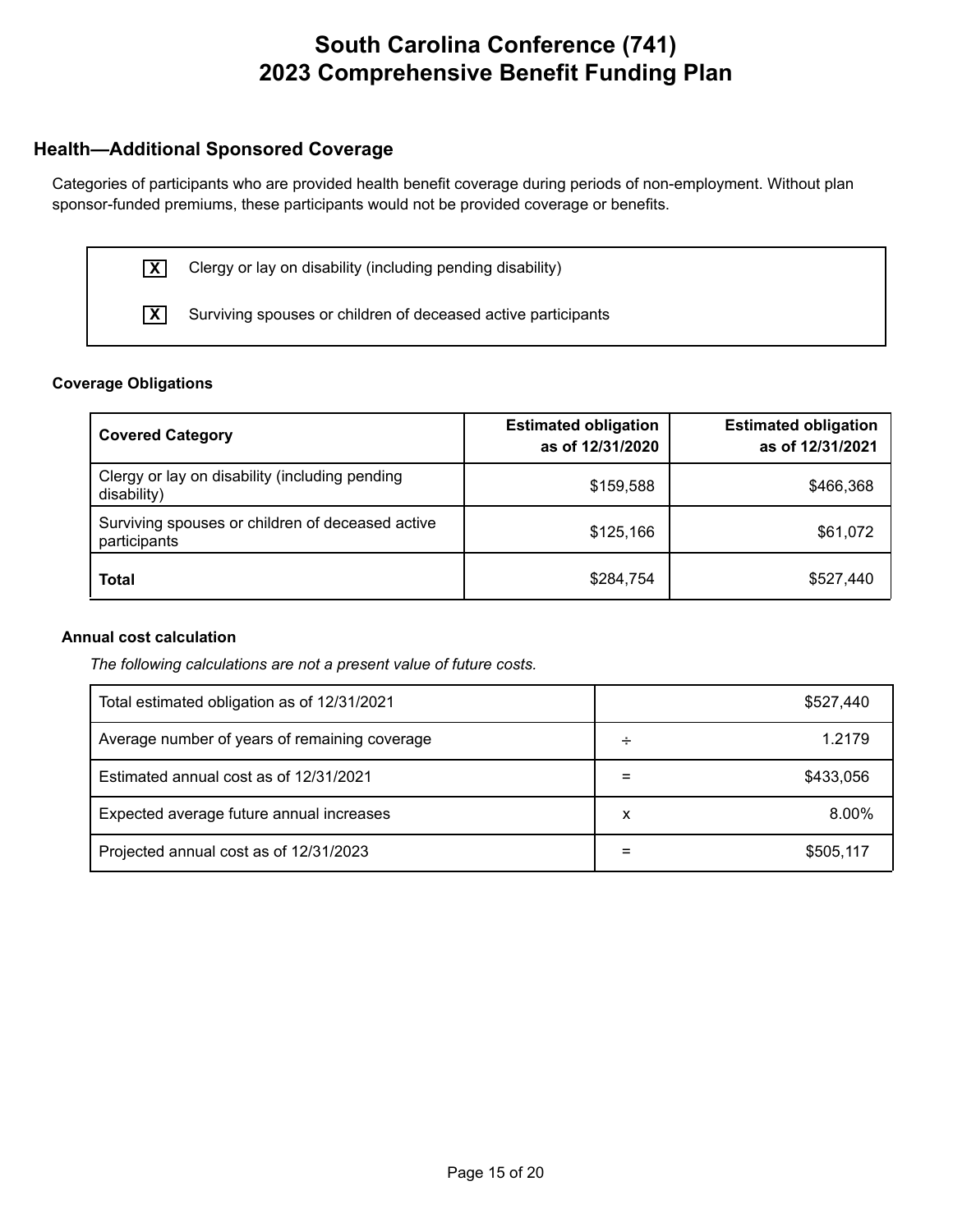### **Post-Retirement Medical (PRM)**

#### **Valuation**

The most recent actuarial valuation was provided by Willis Towers Watson as of 12/31/2021. Per *The Book of Discipline*, your next PRM biennial actuarial valuation is required as of 12/31/2023.

#### **PRM Actuarial Valuation as of 12/31/2021**

| Valuation report (in-plan) assets  | \$0                         |
|------------------------------------|-----------------------------|
| EPBO net plan sponsor cost         | \$20,078,235                |
| APBO net plan sponsor cost         | \$17,220,587                |
| Service cost net plan sponsor cost | \$444,886                   |
| Annual plan benefit cost           | \$1,039,134                 |
| Intention regarding PRM            | Retain current plan benefit |
|                                    |                             |

| <b>Participant counts by category</b> |       |  |
|---------------------------------------|-------|--|
| Active participants                   | 524   |  |
| Active dependents                     | 378   |  |
| Retirees                              | 247   |  |
| Surviving spouses                     | 66    |  |
| Dependents of retired participants    | 92    |  |
| <b>Total participants</b>             | 1,307 |  |

| Key actuarial assumptions                      |            |  |
|------------------------------------------------|------------|--|
| Census date                                    | 01/01/2021 |  |
| Discount rate                                  | 2.55%      |  |
| Expected return on assets                      | $0.00\%$   |  |
| Valuation year medical trend or inflation rate | 6.25%      |  |
| Ultimate medical trend or inflation rate       | 5.00%      |  |
| Fiscal year for ultimate medical trend         | 2027       |  |
|                                                |            |  |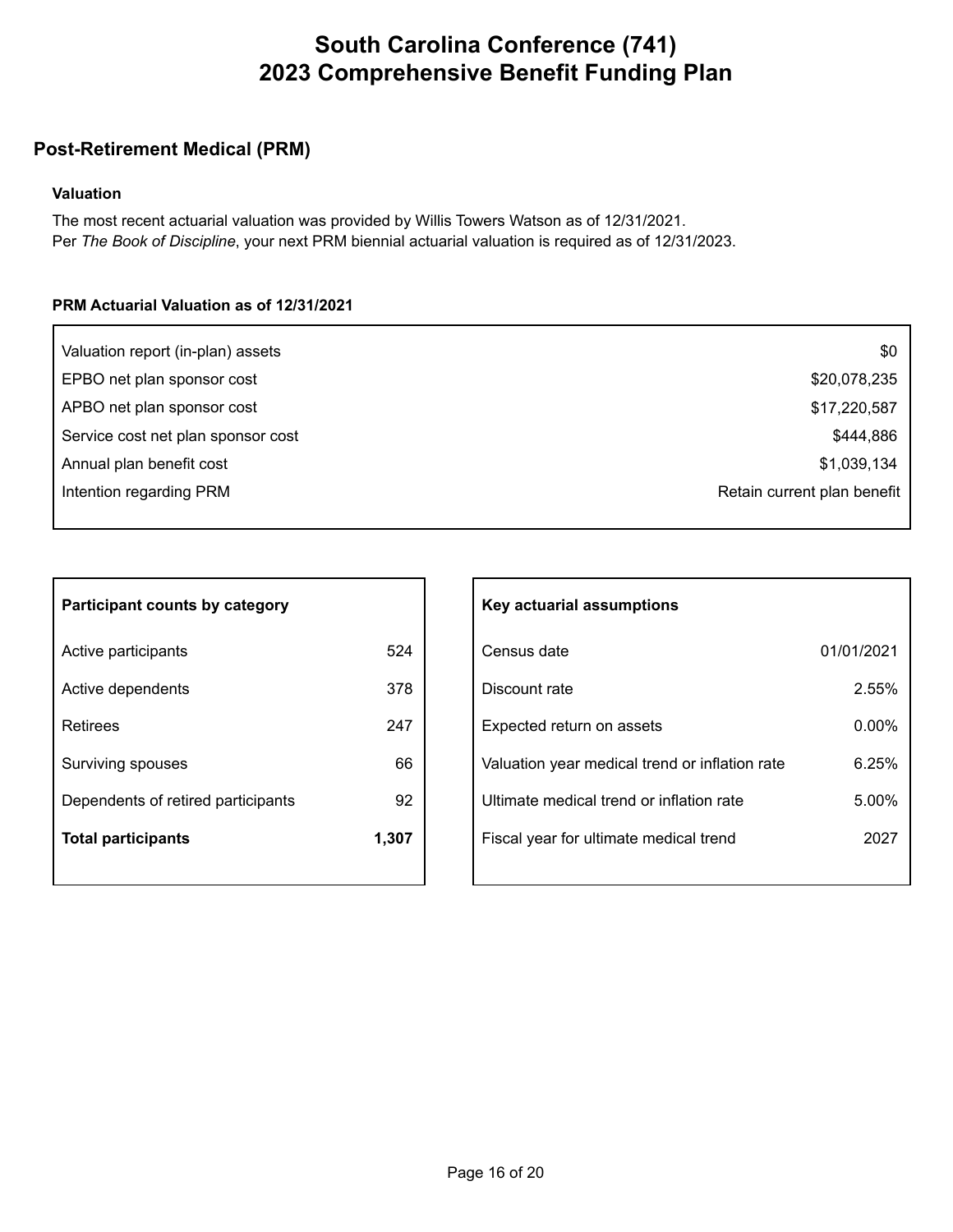#### **Elections and Estimates**

#### **Description of Benefit**

\$200/ month subsidy for those retirees and dependents retiring prior to 2016. Those retiring after 2015 would be a \$100 subsidy for each retiree and dependent.

|                                               | Final       |
|-----------------------------------------------|-------------|
| Health plan benefit offered to retirees       | Stipend     |
| Expected average future annual increases      | 2.78%       |
| Projected annual plan benefit cost as of 2023 | \$1,097,713 |

#### **Rationale for each change**

Updated to reflect current census.

#### **Funding Plan Contribution**

*The following calculations are not a present value of future costs.*

| Net PRM assets                                                     |           | \$26,810,265 |
|--------------------------------------------------------------------|-----------|--------------|
| APBO net plan sponsor cost                                         | -         | \$17,220,587 |
| <b>Funded status</b>                                               | $=$       | \$9,589,678  |
| Portion of funded status payable (\$0 if Funded status $\geq$ \$0) |           | \$0          |
| Funding plan service cost (\$0 if Net PRM assets $\geq$ EPBO)      | $\ddot{}$ | \$0          |
| Ongoing funding contribution for 2023                              | $=$       | \$0          |
|                                                                    |           |              |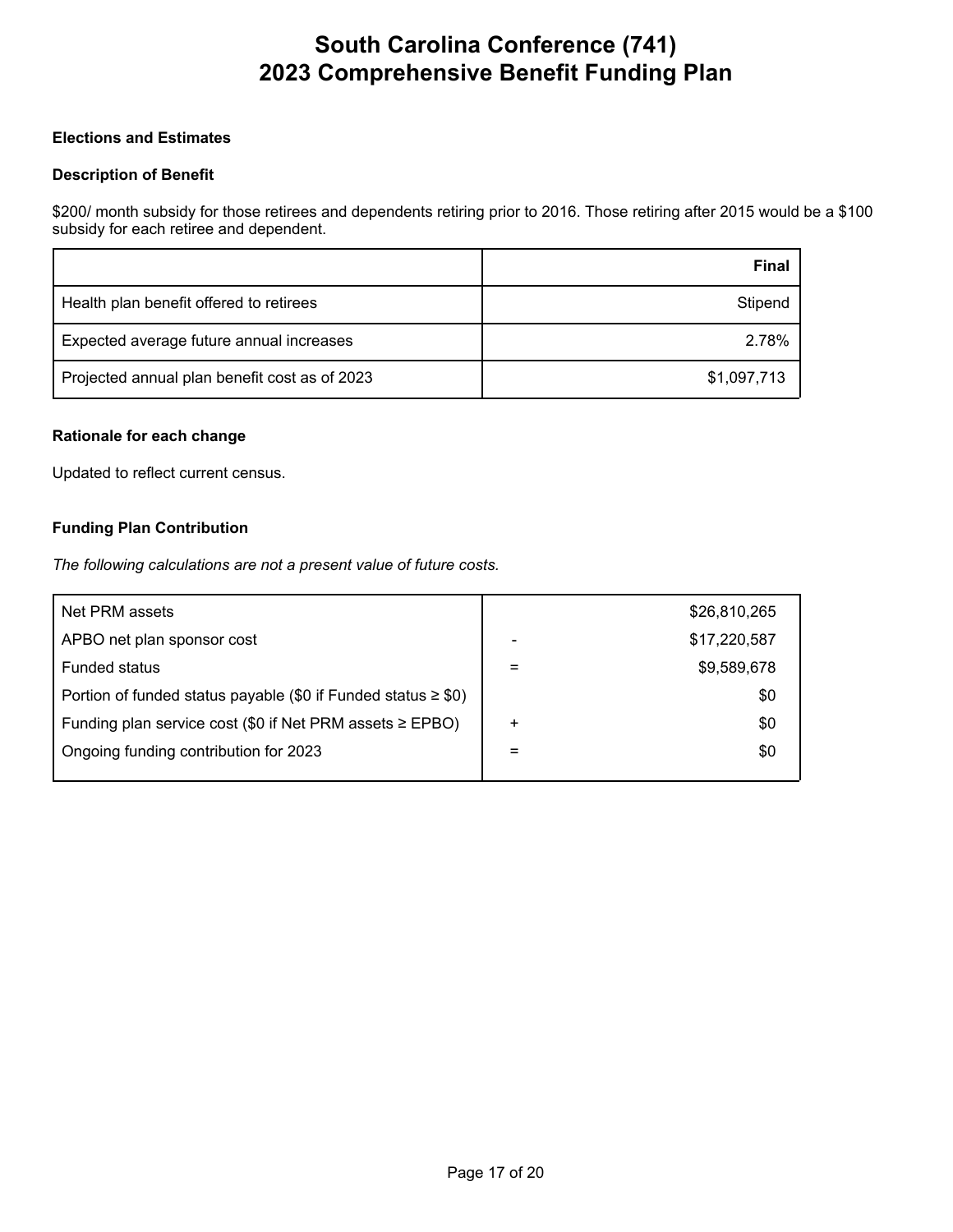### **Comprehensive Protection Plan (CPP)**

**Plan Overview:** The Comprehensive Protection Plan (CPP) provides death, long-term disability and other welfare benefits for eligible clergy of The United Methodist Church and their families. It is an Internal Revenue Code 414(e) "church plan" funded by plan sponsor insurance premiums. Generally, clergy are eligible to participate in CPP if they satisfy the eligibility requirements, including full-time appointment with plan compensation of at least 25% of the Denominational Average Compensation (DAC). Plan sponsors may elect to cover participants with three-quarter time appointments and/or to continue to cover clergy who, due to certain leaves or appointments, are not otherwise eligible to continue coverage.

The CPP adoption agreement executed by the SOUTH CAROLINA contains its elections to cover or not to cover categories mentioned above.

#### **Elections and Estimates**

|                                          | <b>Final</b> |
|------------------------------------------|--------------|
| Expected average future annual increases | 5.00%        |
| Estimated premium for 2023               | \$1,066,033  |

#### **Rationale for each change**

Change value to reflect current census in conjunction with eligibility. Percent increase has been increased to reflect inflation.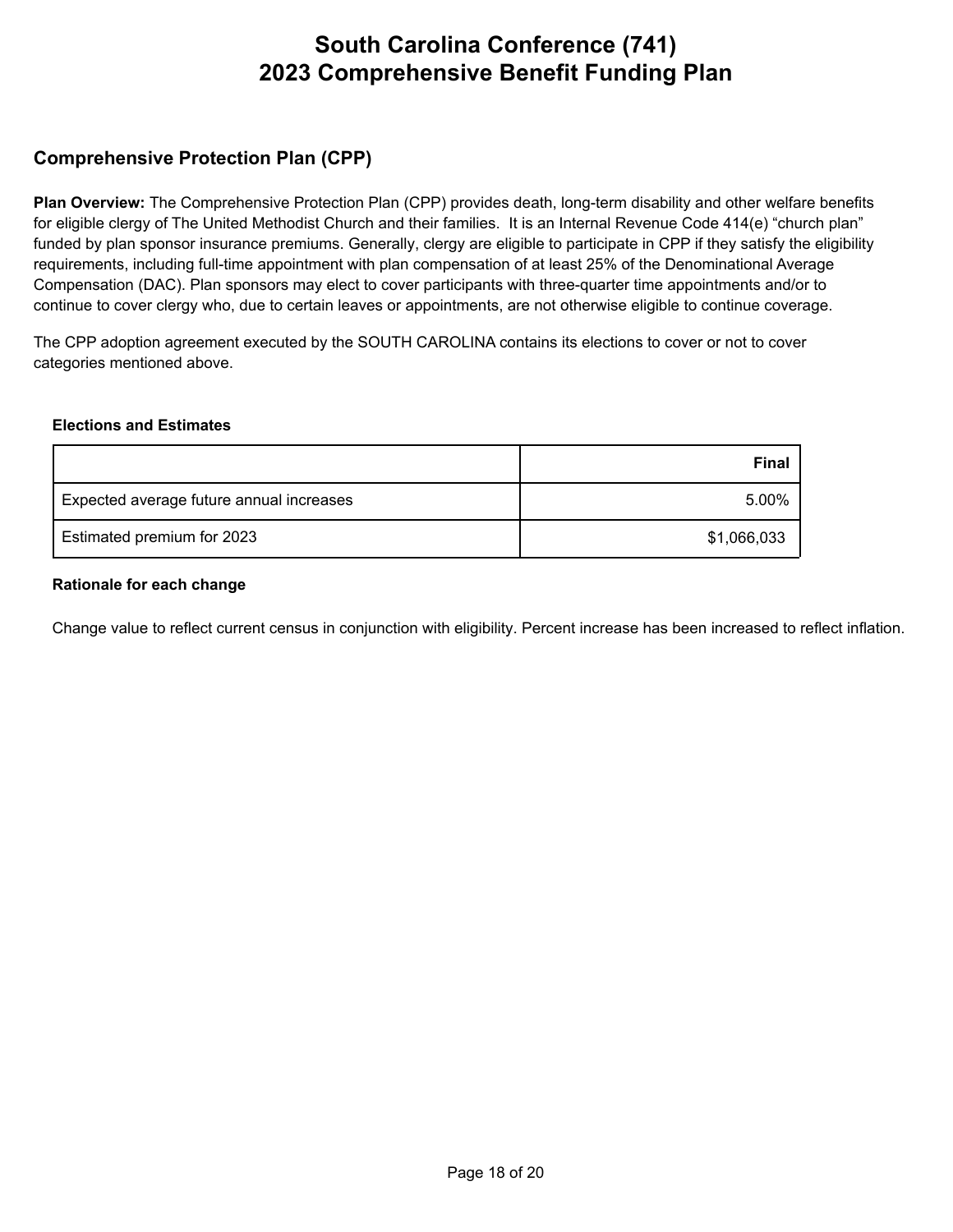### **United Methodist Personal Investment Plan (UMPIP)**

**Plan Overview:** The United Methodist Personal Investment Plan (UMPIP) is an Internal Revenue Code section 403(b) defined contribution retirement savings plan for clergy and lay employees of The United Methodist Church and affiliated organizations. Participants may make before-tax, Roth and/or after-tax contributions through payroll deductions. Participant contributions, various optional plan sponsor contributions and investment earnings comprise the individual's retirement account balance.

### **United Methodist Personal Investment Plan (UMPIP) Lay**

#### **Elections and Estimates**

|                                          | <b>Final</b> |
|------------------------------------------|--------------|
| Expected average future annual increases | 6.00%        |
| Estimated contribution for 2023          | \$103,534    |

#### **Rationale for each change**

Estimated 2023 contributions reduced due to workforce reduction. Disaster recovery grant ended. Expected average annual increases value changed to 6% due expected raises due to inflation.

### **United Methodist Personal Investment Plan (UMPIP) Clergy**

#### **Elections and Estimates**

|                                          | Final     |
|------------------------------------------|-----------|
| Expected average future annual increases | $6.00\%$  |
| Estimated contribution for 2023          | \$226,767 |

#### **Rationale for each change**

2023 contributes reduced to reflect census. Expected annual increases changed to reflect projected salary increase due to inflation.